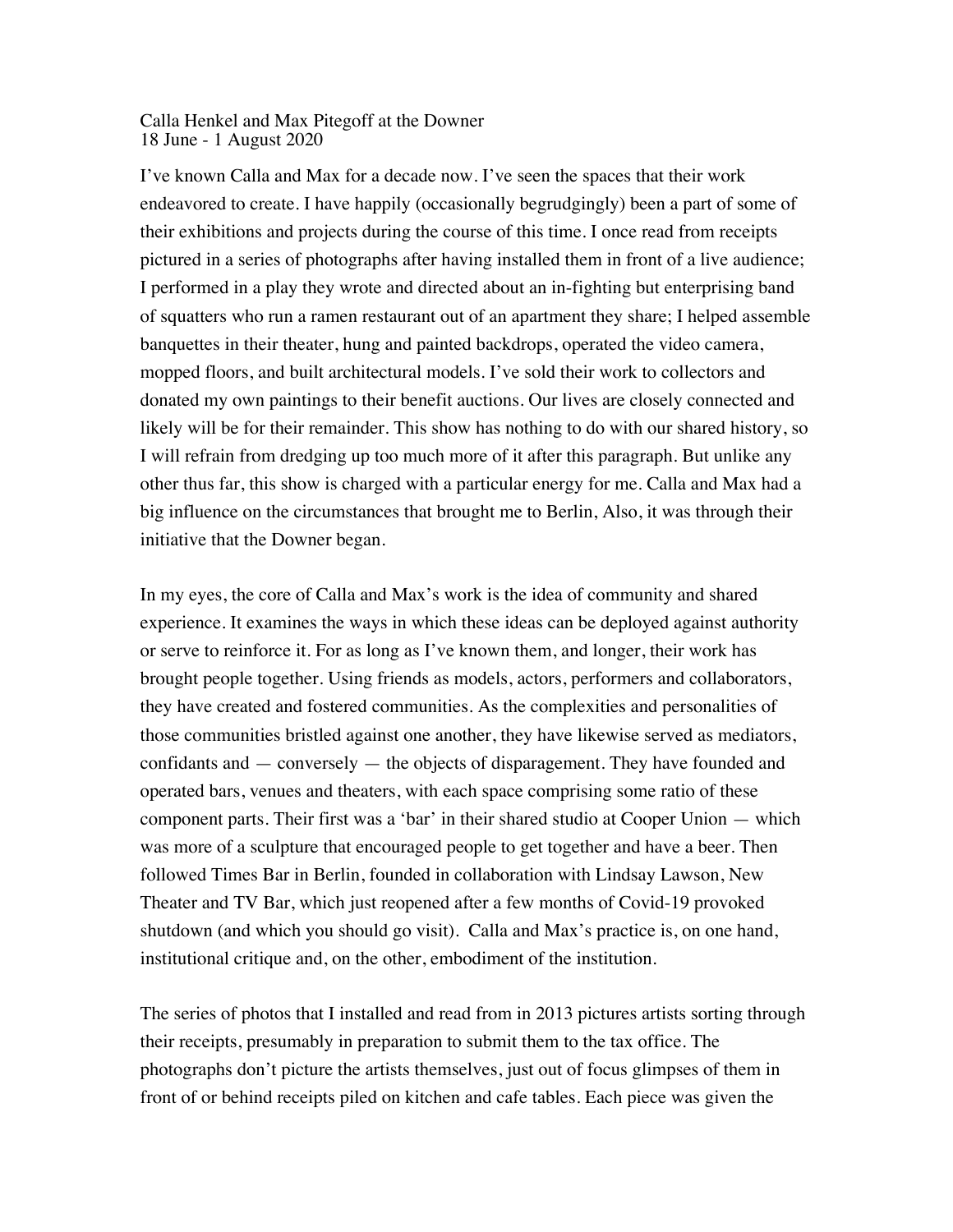instructive title of the artist's first name, the city (always Berlin) and a period of time (i.e Spring 2013). In a simple gesture the gut-leadening feeling of dealing with anything related to taxes is communicated. For artists and artworkers in particular, who exist in an industry where passion for art is often exploited to extract unpaid labor, the quarterly conundrum of what is and isn't a warranted write off is evoked. Was that book for enjoyment or research? Was that dinner business or pleasure? Should I have been paid for this or was I volunteering? Where do fun and labor coincide and how can they be properly distinguished when friendships blur into professional relationships? This anxiety isn't really related to taxes — that question is quickly answered with, "write off as much as you can get away with" — but these photos indicate a deeper existential uneasiness about the ways in which we are evaluated. Moreover, they say something about the ways in which we evaluate our own lives and work, and the relationships that often straddle the blurry boundary between them.

My definition of a scene would be: a recognizable movement in which the participants' activities — as artists, performers, personalities, whatever, really — draw them into the same chapter of collective imagination, compounding the significance and reach of their ideas. Scenes have driven the advancement of art for a few hundred years and have been allowed to more or less write their own histories. The overlapping scenes that Calla and Max have cultivated over the past decade provided fodder for their own artistic work, as well as giving inspiration and a platform to their myriad members. Relationships extend beyond Berlin and the physical spaces they have helmed, situating Calla and Max's work within a growing, networked alliance of artists — many of them also involved in organizing project spaces or artist run galleries.

I've met lots of people through Calla and Max and I imagine a lot of people reading this feel the same way. Sometimes being introduced felt uncanny, as if the scene was manifesting its connections after it had already made them algorithmically. Other times I've been surprised to meet someone at New Theater or TV Bar who was so unknown to me that my first conversations with them felt revelatory, despite the fact that, superficially, our lives bore so much similarity.

The way that people get to know one another and end up influencing each other is something that has been parodied in Calla and Max's plays. Many of them open on a group that has ended up together more or less by chance. "Farming in Europe'' featured a cadre of restaurant workers — a textbook example of multifaceted, diversely motivated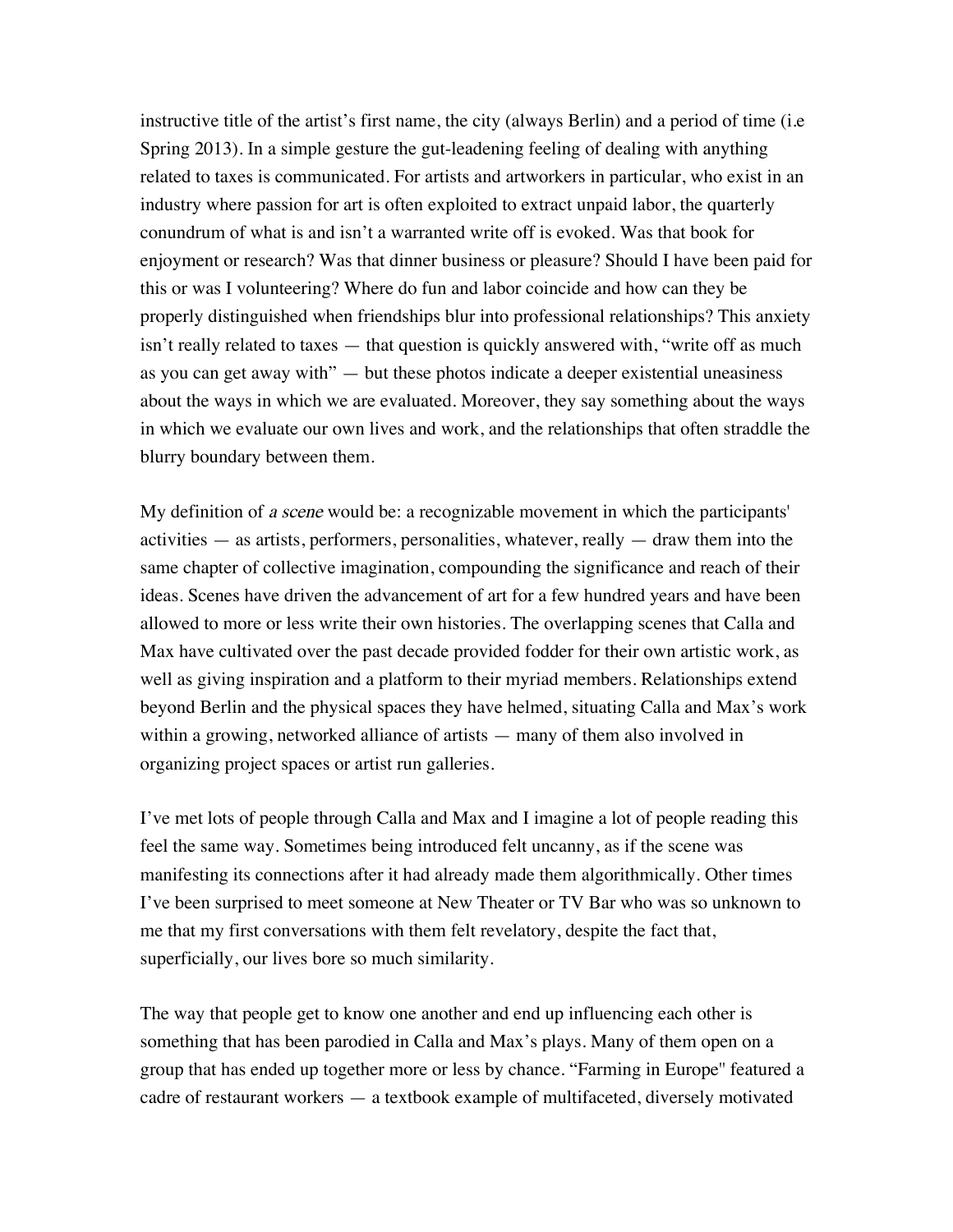collaboration. A gang of dejected vacationers populated "News, Crime, Sports," a play that was set on an unmoored and un-captained cruise ship. The ragtag band of squatters who sell ramen out of their home in "Apartment" seemed to have fallen in with one another out of sheer necessity. In these arenas, characters quibble over ideological differences and willingness to contribute to a collective cause. They ridicule each other for their shortcomings, pontificate about the meaning of life and agonize over how to solve their problems. They also kind of take care of one another. Their haphazard convergence nearly always ends in haphazard goodbyes, but they usually manage to have a revelation or two along the way.

A scene, of course, is also an element of theater. The artists that have coalesced around Calla and Max's organizing efforts feed one scene that cannibalizes itself for inspiration in others. The characters in their plays are — like all works of fiction — mash-ups of real personalities. Some ended up playing versions of themselves. Others didn't have to look far for someone to imitate — they were probably sitting in the first three rows. Casts of mostly untrained actors, who were performing mostly for their friends, took scripts into their own hands, whether intentionally or not, returning them to the collective through misremembered lines, unscripted giggles and embellishments that kept the balance of who's-using-who in a kind of limbo. This cultivated antiprofessionalism has become a hallmark of Calla and Max's projects, giving them both a liveliness and an easily accessed escape hatch. If you don't take something too seriously no great disappointment can come from it.

I would venture that we exist in a moment that is anxiously and unrecoverably disconnected from earlier utopian artistic scenes. One of the reasons is that everything is so connected already. There are increasingly fewer insights and ideas to share offline as the internet swallows and aggregates, and we increasingly substitute our collective consumption for shared experience. Does a group of people who have seen the same meme constitute a scene — not really, right? Interestingly, Calla and Max almost never use the events at their spaces as documentary subjects. Occasionally they will exhibit used, purpose-built furniture or show photos that picture dirty tabletops or half full glasses. But it's hard to track down images of their friends socializing or even of their plays being performed. When they do ask friends and collaborators to pose, it's almost always in a quasi-fictional role — in costume, or at least with ample stage direction. Beyond headshots, this same feeling is conveyed in their series of photographs of friends' apartments made-up for AirBnB. These depict idealistically polished, yet inherently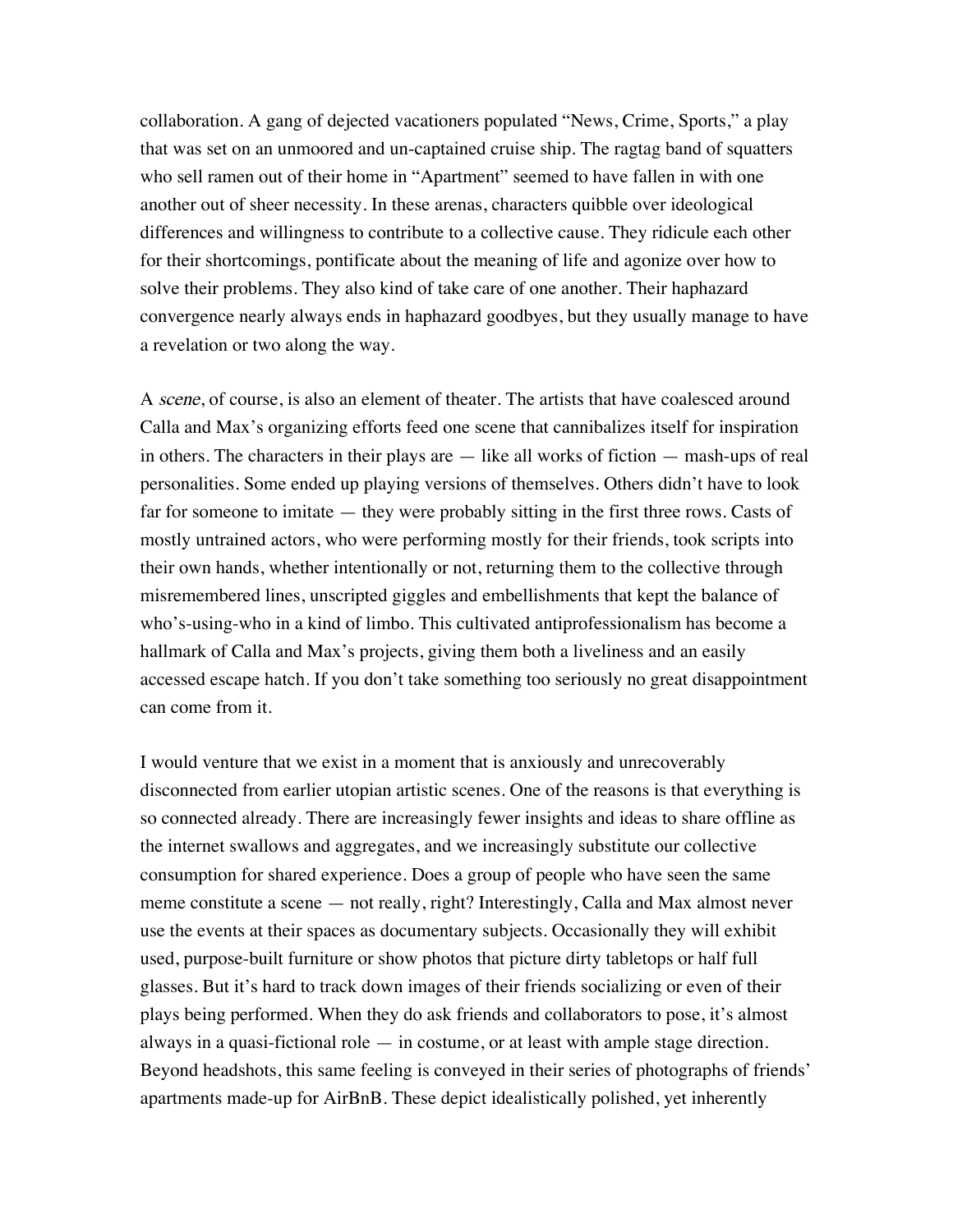blemished living spaces that are uncomfortably braced for evaluation. Real spaces fictionalized for someone else to imagine themselves in. Documenting something or someone being candidly themselves is resolutely, almost inherently, barred from Calla and Max's vocabulary. As if to acknowledge that we live in the moment of the curated feed, where everything is staged and everybody is acting as their own director, giving stage direction to the leading character of their own auto-drama.

When not focusing on fictions, their photographs often focus on the liminal — the absent or the accumulation that starts to make itself heard from the wings. The ostensible subjects of their photos are usually only tangentially related to a larger subject, like a newspaper, an empty cocktail glass or a receipt. In a large series of photographs of apartment viewings from different cities, the subjects were the desolate interior landscapes that serve as a backdrop for hopeful projection. Shot in black and white and printed in a darkroom — decidedly the opposite method of image making employed by the real estate industry — these photos occasionally feature glimpses of other visitors to the viewings. Mostly they feature the product of an emptying out, volume exchanged for capital. In a funny way, they are almost antithetical to the AirBnB stagings — one attempts to conjure domesticity with no props, and the other attempts to hide the props to allow potential guests to conjure domesticity in someone else's home. Neither strategy is as helpful as you would hope.

A third, more recent series of photographs that also relate to living spaces pictures vignettes of the residence of the US Ambassador to Germany, which is a private home that changes occupancy with each diplomatic appointment. The photos were lit using theater lights from New Theater, giving the scenes an amber melodrama that heightens the antiquated domestic setting, questioning the relevance of the pomp of this classic American excess. At the same time, diplomacy gestures towards a version of interpersonal interaction that yields more than just a social life. Are the machinations, backstabbing, and insider trading of the artworld all that different?

Having sought places to stage performances, serve drinks or host conversations for over a decade, it's no surprise that Calla and Max's work also obsesses over real estate. What good is an eager audience without a space to host them? And as art and performance have increasingly dematerialized themselves to fit onto laptop and iPhone screens, Calla and Max have doubled down on their belief in physical space as paramount in provoking thought and fostering friendships. The question of art's influence on real estate has been